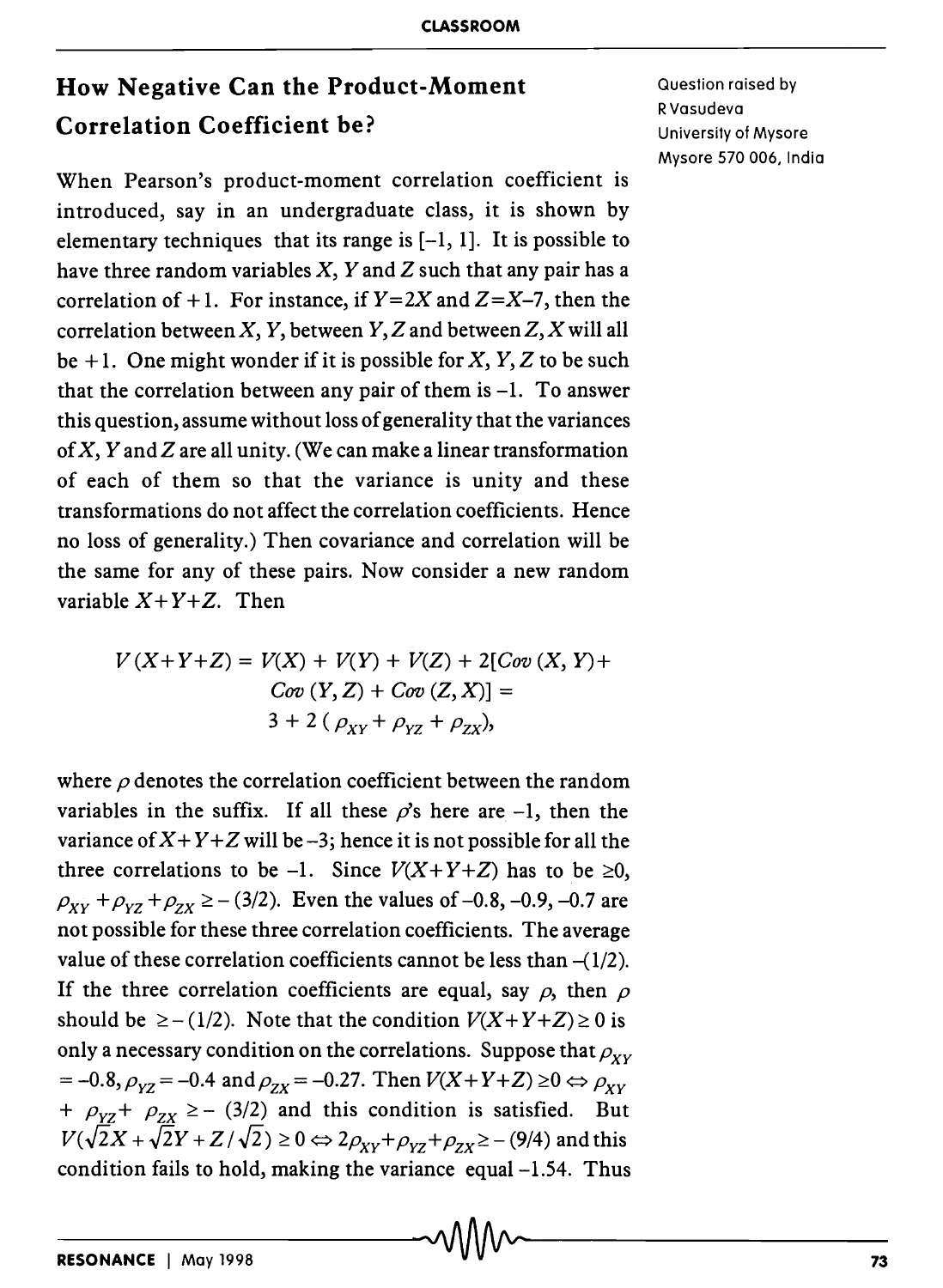the above numbers cannot represent the correlation coefficients as stated. Thus  $V(X+Y+Z) \ge 0$  is not a sufficient condition on the correlations in the general case.

More generally, consider  $p$  random variables  $X_1, X_2, \dots, X_p$ , each with variance unity. By a similar argument, one can see that the average value of these correlation coefficients cannot be less than  $-1/(p-1)$ . And, if all the correlation coefficients are the same, say,  $\rho$ , then  $\rho \ge -(1/(\rho-1))$ . Thus it is seen that the larger the number of random variables, the less negative can the correlations between them be. In the limit, as we let  $p \rightarrow \infty$ , that is, if we consider an infinite sequence of random variables, with the same common correlation coefficient  $\rho$  between any pair of them, then this  $\rho$  cannot be negative.

The above conclusions were derived by considering only one linear function  $X+Y+Z+\cdots$  of random variables concerned. What if we consider other linear functions and exploit the fact that their variances should also be non-negative? Do we then obtain even sharper bounds for the correlation coefficients? Let us consider the class of linear functions of the form  $aX + bY + cZ$ of three random variables X, *Y,* Z, each with unit variance. The non-negativity of the variance of all such linear functions is simply a property of the *correlation matrix,* which is a symmetric matrix with diagonal elements unity and the off-diagonal elements given by the correlation coefficients. The variance of *aX+bY+cZ* is

 $a^2 + b^2 + c^2 + 2 (ab \rho_{xx} + bc \rho_{yz} + ca \rho_{zx}).$ 

The property that this is non-negative for all choices of *a, b,* c is exactly the notion of non-negative-definiteness *(nnd)* of a (symmetric) matrix. Thus in the language of matrices, the bounds for the correlation coefficients are those imposed by the requirement that the correlation matrix is *nnd.* **In** particular, when all the correlation coefficients are equal, this requirement has been totally exploited by  $V(X+Y+Z) \ge 0 \ (\Rightarrow \rho \ge -1/2)$  and  $V(X-Y) \ge 0 \implies \rho \le 1$ ). Consideration of  $V(aX+bY+cZ) \ge 0$  for any other set of constants a, b and c does not add any more